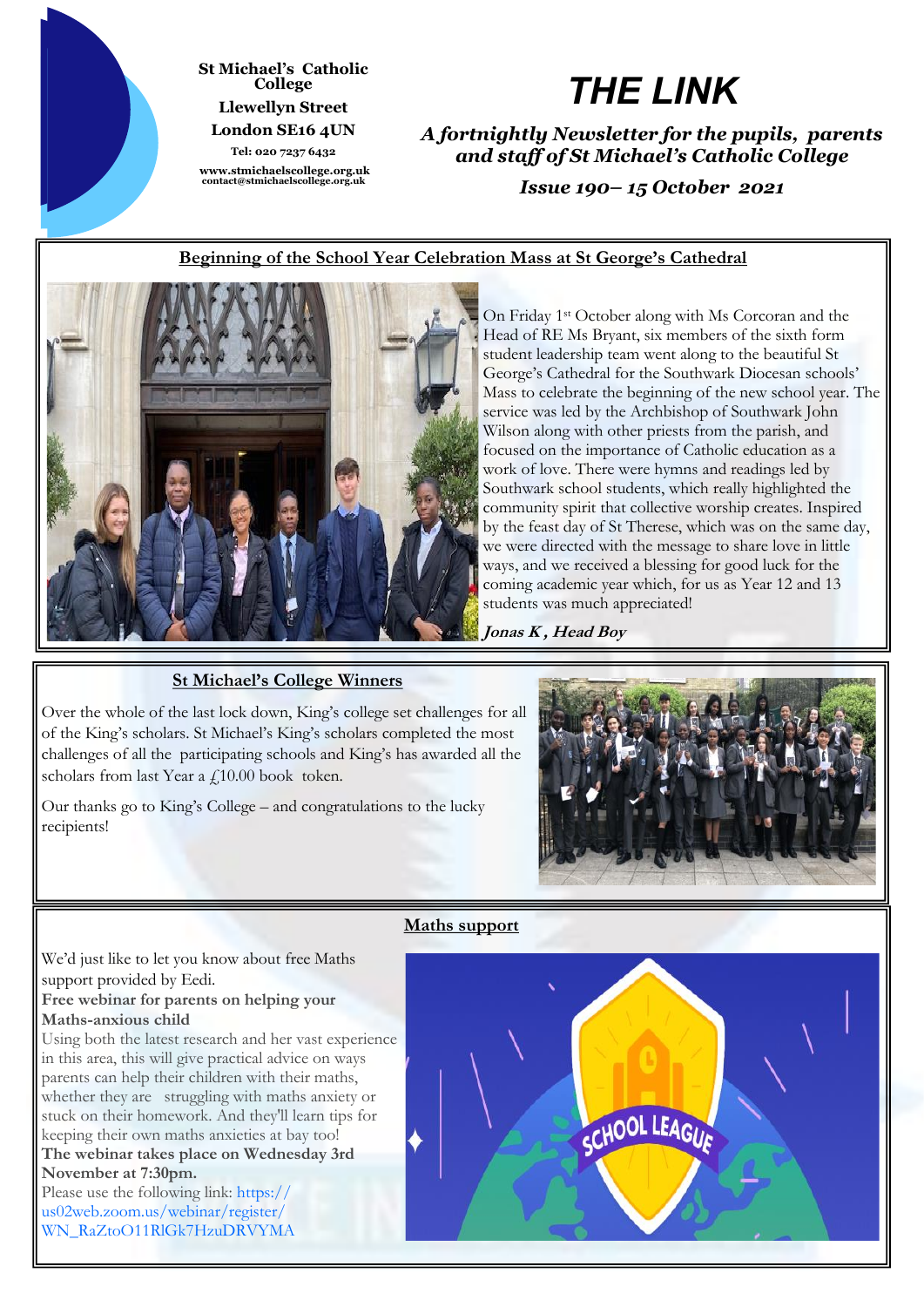#### **Girls Football**





#### Da Costa Charity Raffle

1st Prize -£30 Nando's Vouche

 $2<sup>nd</sup> Prize -$ £10 Amazon Voucher

 $3<sup>rd</sup>$  Prize  $-$ 





U.

**CONTRACTOR** 



**SOAP RUN 2021!!**